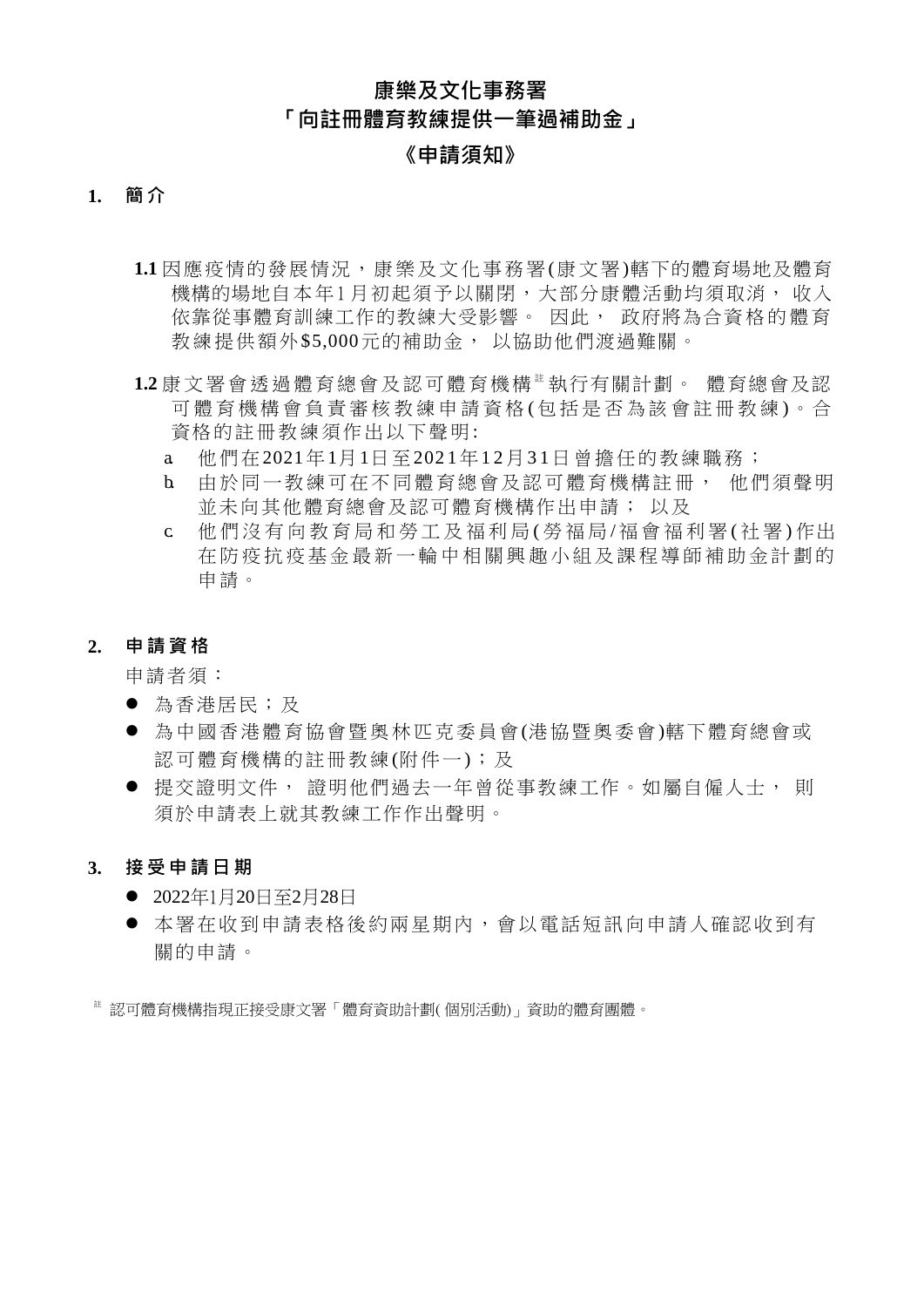#### **4. 申請程序**

**4.1** 申 請 者可 按以 下流 程申 請 資助 :



**填妥申請表格** 填妥申請表格內所有資料。 從未成功經康文署申領本補助金並以郵寄方式遞交表格的申請人, 必須 附上香港身份證副本及地址證明(見附件二), 以供核實。 康文署會於 核實後銷毀有關副本。 如申請獲批, 政府會以支票把補助金郵寄予申請人。 為免郵誤, 請清楚 並準確地填寫回郵地址。 ● 附上相關工作證明文件;如屬自僱人士, 則須於申請表上就其教練工 作作出聲明。 在聲明欄作出聲明及 **簽署,** 確認申報的資料無誤, 否則康文署將無法

- 處理有關申請。
- 明白及同意「 收集個人資料聲明」 的內容。



- 申請者可:
- i. 郵寄申請表及有關文件至新界排頭街 1 -3 號康樂及文化事務署總部 3 樓; 或
- ii. 親身到康文署各分區康樂事務辦事處遞交。 詳細地址可參閱康文署網  $\overline{B}$  (http://[www.](http://www/)lcsd.gov.hk)  $\circ$
- 請在信封面註明「 向註冊體育教練提供一筆過補助金」 計劃。
- **4.2** 申請表格可從康文署網頁 ( http://www.lcsd.gov.hk) [下載或到康文署各分區康樂事](http://www.lcsd.gov.hk)下載或到康文署各分區康樂事) 務辦事處索取。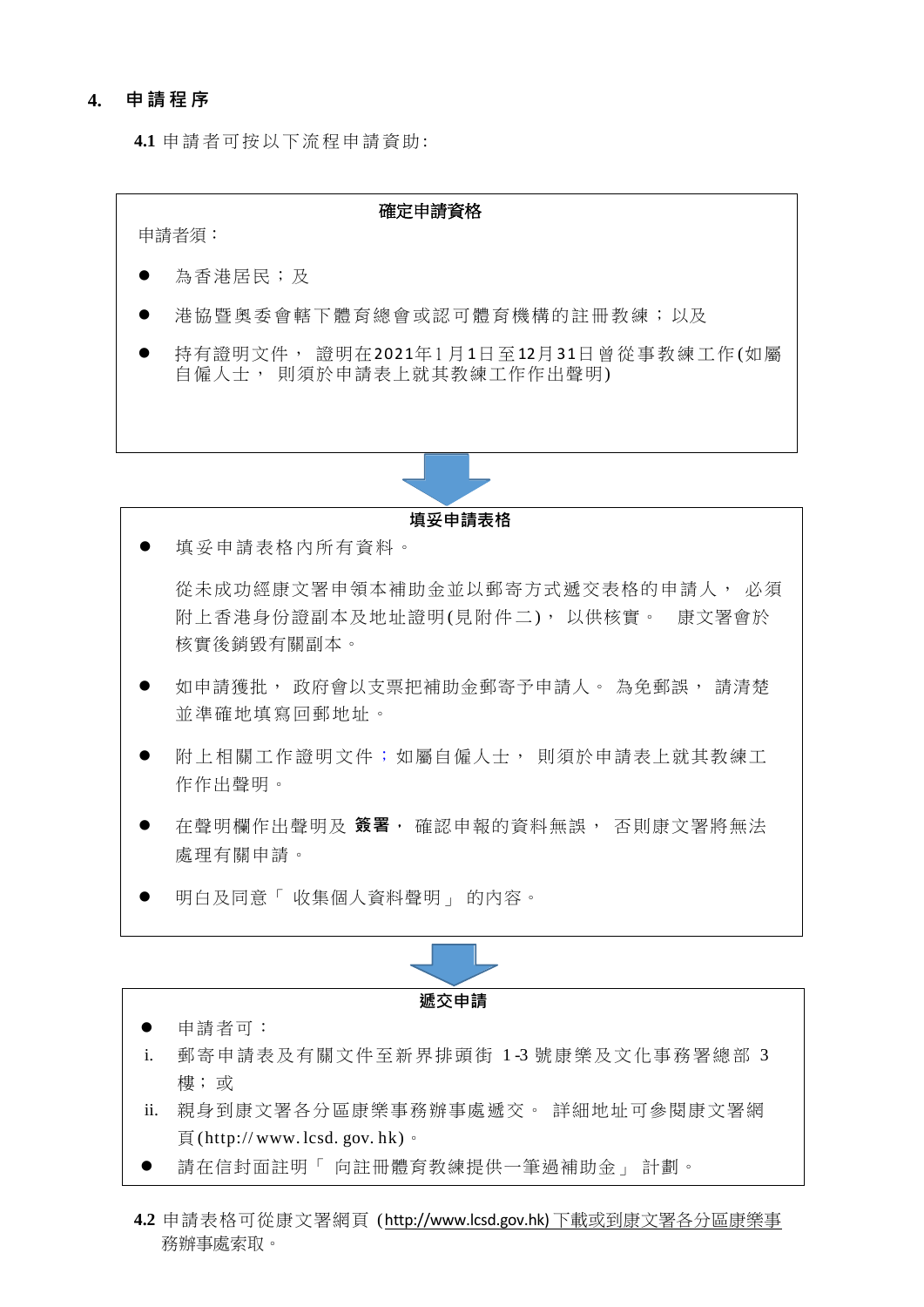#### **5. 資 助 發 放安 排**

在一般情況下, 康文署會於收到申請及所需文件後兩個月內以電話短訊通知申請人 申請結果, 補助金將以支票發放予成功申請者。

#### **6. 批核工作及其他事項**

**6.1** 申請由康文署體育資助辦事處處理及批核,本署保留批核結果的最終決 定權。

**6.2** 本《申請須知》所載金額或款項均指港元。

#### **7. 《收集個人資料聲明》**

#### **7.1 收集個人資料目的**

康文署及受政府委託處理「向註冊體育教練提供一次性補助金計劃」申請的體育總會/ 體育機構, 將會使用你提供的個人資料 1 , 以處理補助金計劃的申請,包括但不限於 審批及/ 或調查你是否符合補助金計劃的資格、監察和檢討補助金計劃、處理有關補 助金計劃的投訴、進行研究及調查、製備統計數字、履行法定職責等。你向康文署提供 個人資料純屬自願。不過, 如你未能提供所要求的個人資料, 康文署可能無法處理你 的申請。

#### **7.2 可能獲轉移資料者**

你所提供的個人資料, 會按需要知道的原則提供給在/ 為康文署工作的職 員。除此之外, 該等個人資料亦可能會為上文第 7.1段所述的目的而向下列 機構/ 人士披露, 或在下述情況下披露:

- (a) 其他機構/ 人士( 例 如教育局、民政事務局、勞福局及社署、體育 總會/體育機構等), 如該等機構/ 人士有參與以下事項:
	- (i) 審批及/ 或評估上文第 1 段所述你向康文署提出的申請;
	- (ii) 上文第 7.1 段所述康文署向你提供的援助; 或
	- (iii) 監察和檢討上文第 7.1 段述你向康文署提出的申請, 或製備 統計數字2;

<sup>&</sup>lt;sup>1</sup> 根據《個人資料(私隱)條例》(第486章),個人資料指符合以下說明的任何資料-( a) 直 接 或 間 接 與 一 名 在 世 的 個 人 有 關 的 ;

<sup>(</sup>b) ) 從該資料直接或間接地確定有關的個人的身份是切實可行的;及

<sup>(</sup>c) ) 該 資 料 的 存 在 形 式 令 予 以 查 閱 及 處 理 均 是 切 實 可 行 的 。

<sup>2</sup>所得統計數字或研究結果,不會以識辨各有關資料當事人或其中任何人的身份的形式公布或提供予第三方人 士。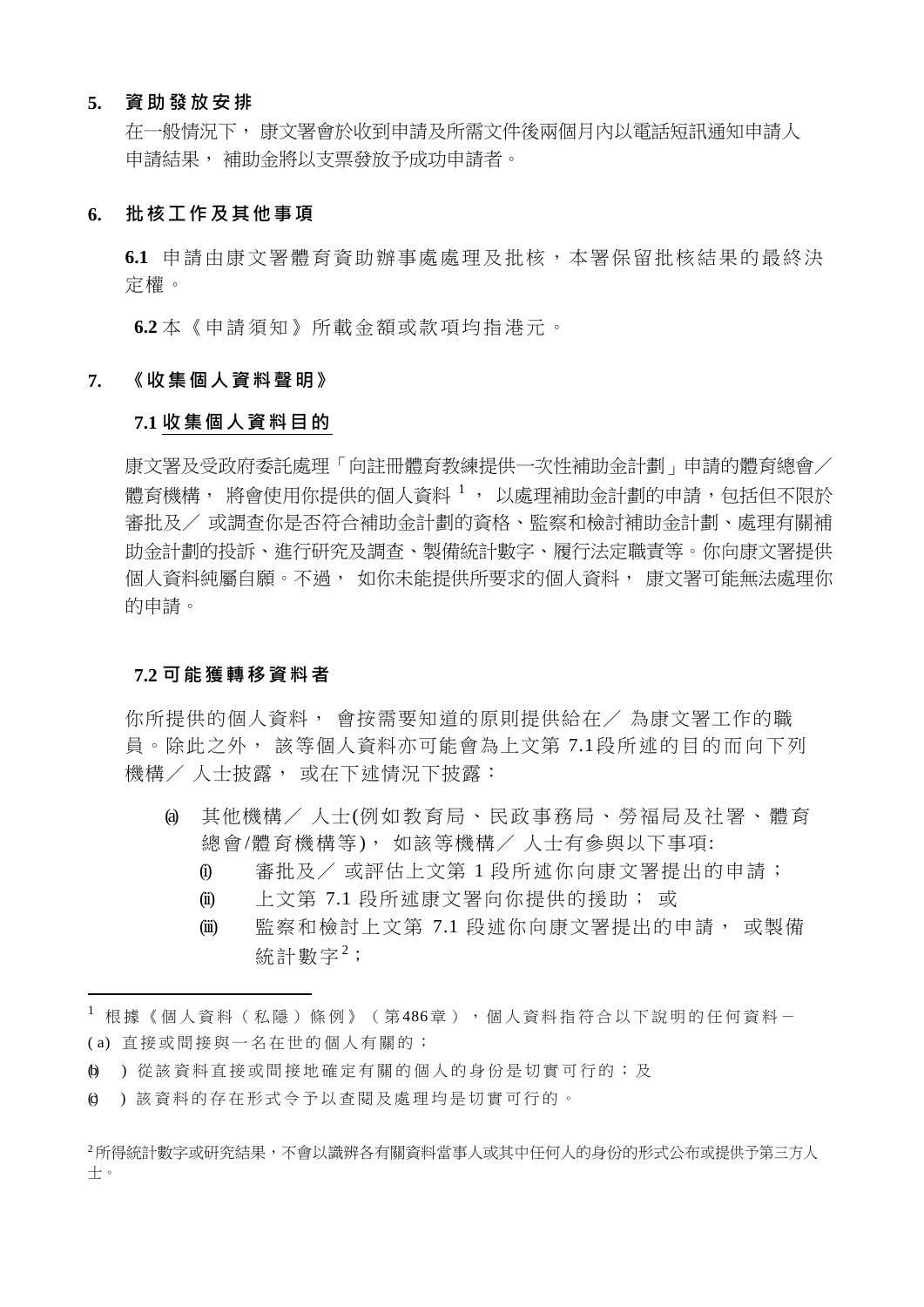- (b) 處理投訴的機構( 例如申訴專員公署、個人資料私隱專員公署、立 法會等), 如這些機構正在處理有關補助金計劃的投訴;
- (c) 法律授權或法律規定須披露資料; 或
- (d) 你曾就披露資料給予訂明同意。

### **7.3 查 閱 個 人資 料**

根據《個人資料(私隱)條例》(第 486 章), 你有權就康文署所持有有關你 的個人資料提出查閱及改正要求。 本署提供個人資料副本須收取費用。如 需查閱或改正康文署所收集的個人資料, 請向以下人士提出:

- **職銜 :** 部門保障資料主任
- **地址 :** 新界沙田排頭街 1 3 號康樂及文化事務署總部 13 樓
- **網址 :** https://www.lcsd. gov.hk

### **8. 聲 明**

申請者必須在申請表上親筆簽署該欄,以表明及保證申請表格內所有資料均盡其所知並 確實無誤。任何失實的聲明均會導致整份申請無效。任何人故意捏造聲明, 均有可能 被起訴。

### **9. 查 詢**

如對「 向註冊體育教練提供一筆過補助金計劃」的申請有任何查詢, 可致電 **(852) 2601 7473** 向康文署查詢。

**(如本申請須知的中英文版本有任何歧義, 以中文版為準。)**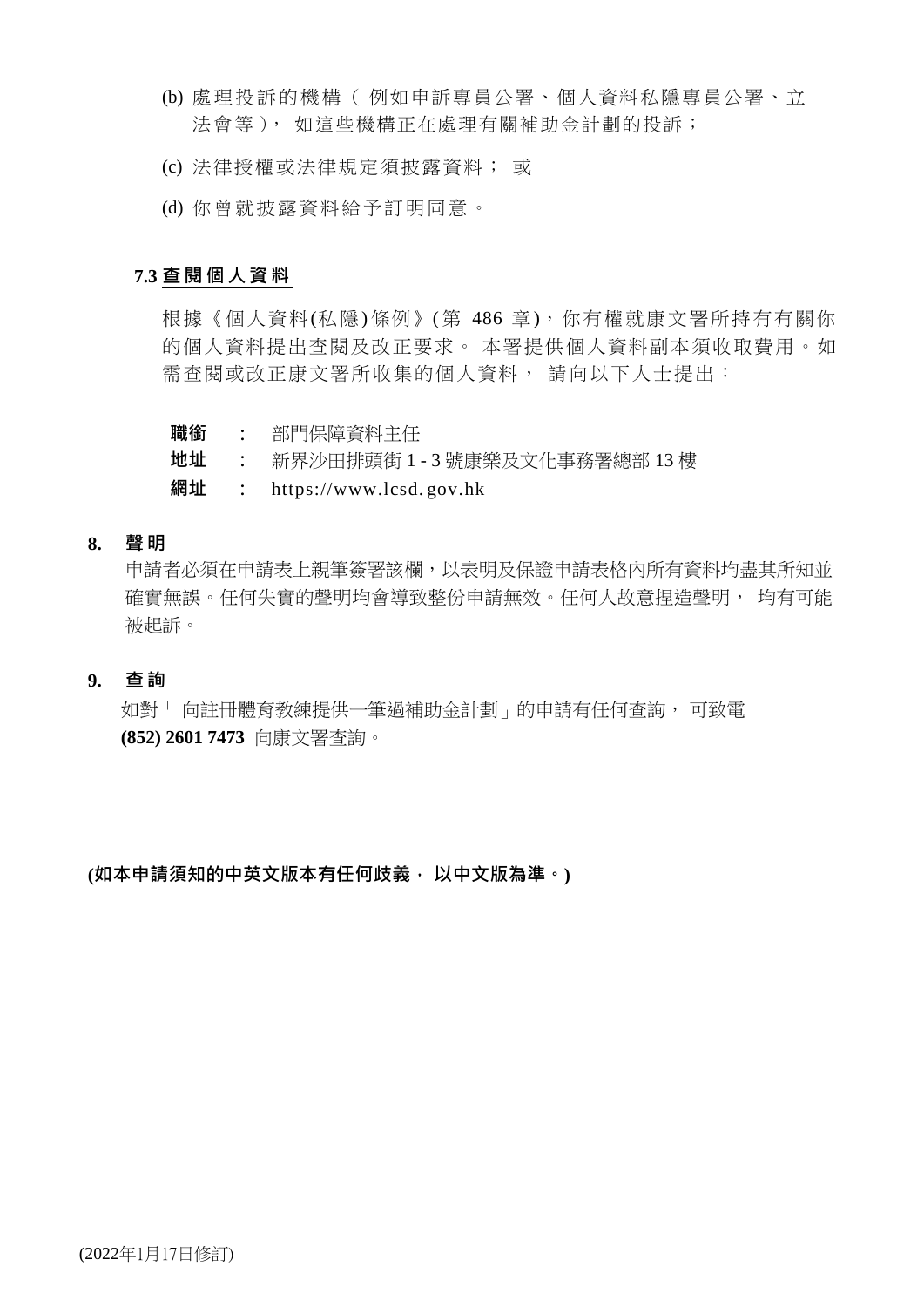附件一 (Annex I)

# **港協暨奧委會轄下體育總會 / 認可體育機構名單 (按英文字母排序)**

## **List of NSAs under SF&OC / recognised SOs (in alphabetical order)**

|    | English                                                          | 中文              |
|----|------------------------------------------------------------------|-----------------|
| 1  | Cheerleading Federation of Hong Kong (China) Limited             | 中國香港啦啦隊總會有限公司   |
| 2  | China Hong Kong Mountaineering and Climbing Union Limited        | 中國香港攀山及攀登總會有限公司 |
| 3  | Chinese Young Men's Christian Association of Hong Kong           | 香港中華基督教青年會      |
| 4  | Cricket Hong Kong Limited                                        | 香港板球            |
| 5  | Esports Association of Hong Kong Limited                         | 香港電競總會有限公司      |
| 6  | Handball Association of Hong Kong, China Limited                 | 中國香港手球總會有限公司    |
| 7  | Happy Valley Athletic Association Limited                        | 愉園體育會有限公司       |
| 8  | Health Qigong Association of Hong Kong, China Limited            | 中國香港健身氣功總會有限公司  |
| 9  | Hong Kong Association of Athletics Affiliates Limited            | 香港田徑總會有限公司      |
| 10 | Hong Kong China Swimming Association                             | 中國香港游泳總會        |
| 11 | Hong Kong Archery Association                                    | 香港射箭總會          |
| 12 | Hong Kong Automobile Association                                 | 香港汽車會           |
| 13 | Hong Kong Aviation Club Limited                                  | 香港飛行總會有限公司      |
| 14 | Hong Kong Badminton Association Limited                          | 香港羽毛球總會有限公司     |
| 15 | Hong Kong Basketball Association Limited                         | 香港籃球總會有限公司      |
| 16 | Hong Kong Billiard Sports Control Council Company Limited        | 香港桌球總會有限公司      |
| 17 | Hong Kong Boxing Association Limited                             | 香港拳擊總會有限公司      |
| 18 | Hong Kong Chess Federation Limited                               | 香港國際象棋總會有限公司    |
| 19 | Hong Kong China Bodybuilding and Fitness Association             | 中國香港健美總會        |
| 20 | Hong Kong China Dragon Boat Association                          | 中國香港龍舟總會        |
| 21 | Hong Kong China Korfball Association Limited                     | 中國香港合球總會有限公司    |
| 22 | Hong Kong Chinese Amateur Swimming Association                   | 中國中華業餘游泳聯會      |
| 23 | Hong Kong Chinese Chess Association                              | 香港象棋總會          |
| 24 | Hong Kong Chinese Martial Arts Dragon and Lion Dance Association | 香港中國國術龍獅總會有限公司  |
| 25 | Hong Kong Christian Service                                      | 香港基督教服務處        |
| 26 | Hong Kong Contract Bridge Association Limited                    | 香港橋牌協會有限公司      |
| 27 | Hong Kong Dance Federation Limited                               | 香港舞蹈總會有限公司      |
| 28 | Hong Kong DanceSport Association Limited                         | 香港體育舞蹈總會有限公司    |
| 29 | Hong Kong Darts Association                                      | 香港飛鏢會           |
| 30 | Hong Kong Equestrian Federation                                  | 香港馬術總會          |
| 31 | Hong Kong Federation of Roller Sports Limited                    | 香港滾軸運動總會有限公司    |
| 32 | Hong Kong Fencing Association                                    | 香港劍擊總會          |
| 33 | Hong Kong Go Association Limited                                 | 香港圍棋協會有限公司      |
| 34 | Hong Kong Golf Association Limited                               | 香港高爾夫球總會有限公司    |
| 35 | Hong Kong Ice Hockey Association Limited                         | 香港冰球協會有限公司      |
| 36 | Hong Kong Kart Club Limited                                      | 香港小型賽車會有限公司     |
| 37 | Hong Kong Kendo Association Limited                              | 香港劍道協會有限公司      |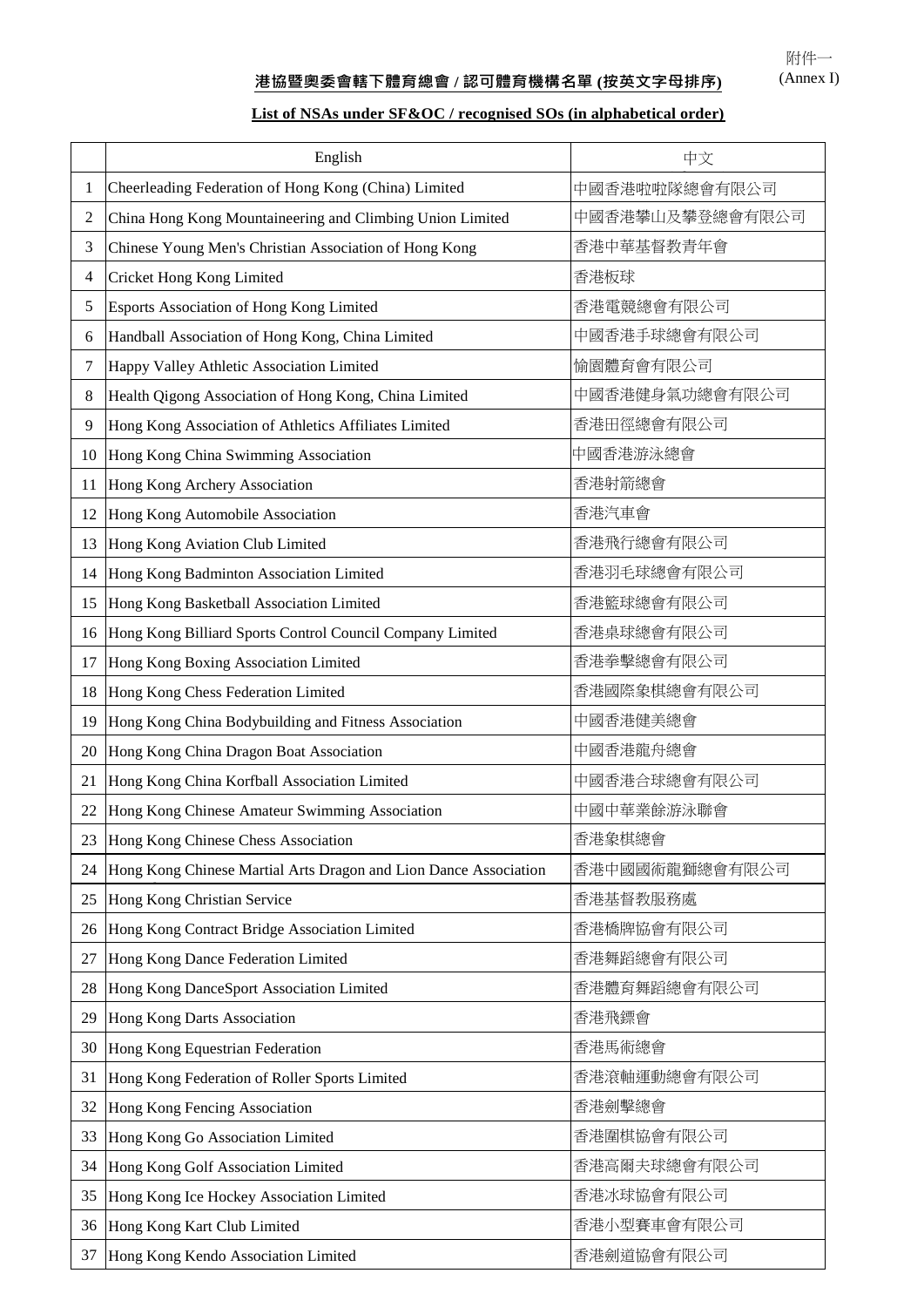|    | English                                                                            | 中文                |
|----|------------------------------------------------------------------------------------|-------------------|
| 38 | Hong Kong Lacrosse Association                                                     | 香港棍網球總會           |
| 39 | Hong Kong Lawn Bowls Association                                                   | 香港草地滾球總會          |
| 40 | Hong Kong Miniature Football Association Limited                                   | 香港小型足球總會有限公司      |
| 41 | Hong Kong Muay-Thai Association Limited                                            | 香港泰拳理事會有限公司       |
| 42 | Hong Kong Netball Association Limited                                              | 香港投球總會有限公司        |
| 43 | Hong Kong Paralympic Committee & Sports Association for the<br>Physically Disabled | 香港殘疾人奧委會暨傷殘人士體育協會 |
| 44 | Hong Kong Rope Skipping Association, China Limited                                 | 中國香港跳繩總會有限公司      |
| 45 | Hong Kong Rugby Union                                                              | 香港欖球總會            |
| 46 | Hong Kong Sailing Federation                                                       | 香港帆船運動總會          |
| 47 | Hong Kong Shooting Association                                                     | 香港射擊聯合總會          |
| 48 | Hong Kong Shuttlecock Association Limited                                          | 香港足毽總會有限公司        |
| 49 | Hong Kong Skating Union Limited                                                    | 香港滑冰聯盟有限公司        |
| 50 | Hong Kong Softball Association                                                     | 香港壘球總會            |
| 51 | Hong Kong Sports Association for Persons with Intellectual Disability              | 香港智障人士體育協會        |
| 52 | Hong Kong Sports Association of the Deaf Company Limited                           | 香港聾人體育總會有限公司      |
| 53 | Hong Kong Squash                                                                   | 香港壁球總會            |
| 54 | Hong Kong Taekwondo Association Limited                                            | 香港跆拳道協會有限公司       |
| 55 | Hong Kong Tai Chi Association                                                      | 香港太極總會            |
| 56 | Hong Kong Teachers' Association                                                    | 香港教師會             |
| 57 | Hong Kong Tenpin Bowling Congress Limited                                          | 香港保齡球總會有限公司       |
| 58 | Hong Kong Triathlon Association Limited                                            | 香港三項鐵人總會有限公司      |
| 59 | Hong Kong Tug-of-War Association Limited                                           | 香港拔河運動總會有限公司      |
| 60 | Hong Kong Flying Disc Federation                                                   | 香港飛盤總會            |
| 61 | Hong Kong Underwater Association Limited                                           | 香港潛水總會有限公司        |
| 62 | Hong Kong Water Ski Association Limited                                            | 香港滑水總會有限公司        |
| 63 | Hong Kong Woodball Association Limited                                             | 香港活木球協會有限公司       |
| 64 | Hong Kong Wushu Union Limited                                                      | 香港武術聯會有限公司        |
| 65 | Hong Kong, China Gateball Association Co. Limited                                  | 中國香港門球總會有限公司      |
| 66 | Hong Kong, China Rowing Association                                                | 中國香港賽艇協會          |
| 67 | Kowloon Miniature Football Association Limited                                     | 九龍小型足球總會有限公司      |
| 68 | Orienteering Association of Hong Kong Limited                                      | 香港定向總會有限公司        |
| 69 | Physical Fitness Association of Hong Kong, China Limited                           | 中國香港體適能總會有限公司     |
| 70 | Sail Training Association of Hong Kong Limited                                     | 香港風帆訓練協會有限公司      |
| 71 | Sports for all Confederation of Hong Kong China Limited                            | 中國香港群眾體育聯會有限公司    |
| 72 | South China Athletic Association                                                   | 南華體育會             |
| 73 | The Chinese Football Association of Hong Kong Limited                              | 香港華人足球聯會有限公司      |
| 74 | The Citizen Athletic Association Limited                                           | 公民體育會有限公司         |
| 75 | The Cycling Association of Hong Kong, China Limited                                | 中國香港單車總會有限公司      |
| 76 | The Gymnastics Association of Hong Kong, China                                     | 中國香港體操總會          |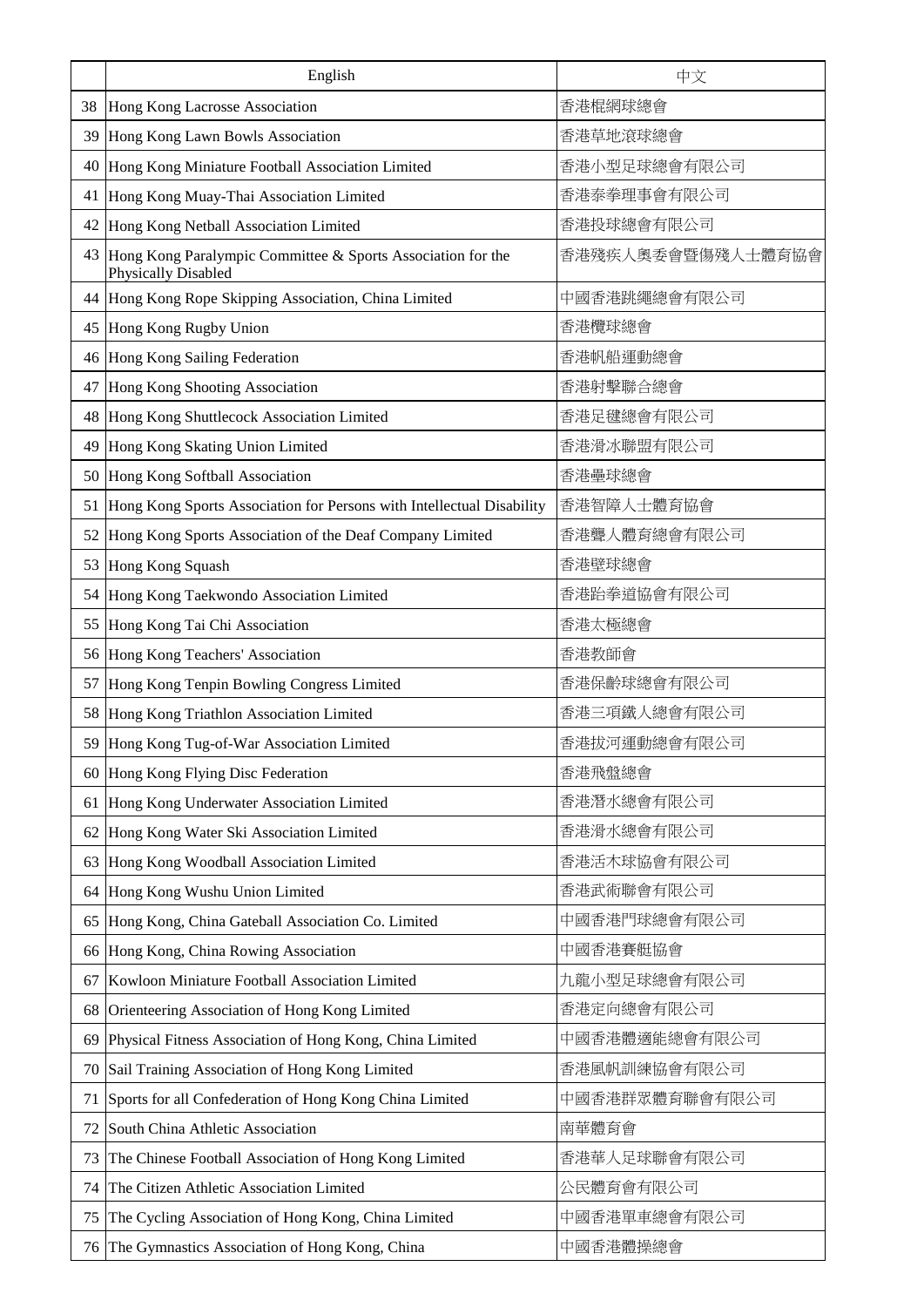|    | English                                                          | 中文              |
|----|------------------------------------------------------------------|-----------------|
| 77 | The Hong Kong Baseball Association Limited                       | 香港棒球總會有限公司      |
| 78 | The Hong Kong Canoe Union Limited                                | 香港獨木舟總會有限公司     |
| 79 | The Hong Kong Football Association Limited                       | 香港足球總會有限公司      |
| 80 | The Hong Kong Hockey Association                                 | 香港曲棍球總會         |
| 81 | The Hong Kong Life Saving Society                                | 香港拯溺總會          |
| 82 | The Hong Kong Society for the Deaf                               | 香港聾人福利促進會       |
| 83 | The Hong Kong Table Tennis Association Limited                   | 香港乒乓總會有限公司      |
| 84 | The Hong Kong Tennis Association Limited                         | 香港網球總會有限公司      |
| 85 | The Hong Kong Weightlifting and Powerlifting Association Limited | 香港舉重健力總會有限公司    |
| 86 | The Hong Kong Winter Swimming Association                        | 香港冬泳會           |
| 87 | The Judo Association of Hong Kong, China                         | 中國香港柔道總會        |
| 88 | The Karatedo Federation of Hong Kong, China Limited              | 中國香港空手道總會有限公司   |
| 89 | The New Territories Regional Sports Association                  | 新界區體育會          |
| 90 | The Outward Bound (Alumni) Association of Hong Kong Limited      | 香港外展訓練學校同學會有限公司 |
| 91 | The Scout Association of Hong Kong                               | 香港童軍總會          |
| 92 | Volleyball Association of Hong Kong, China Limited               | 香港排球總會有限公司      |
| 93 | Windsurfing Association of Hong Kong                             | 香港滑浪風帆會         |